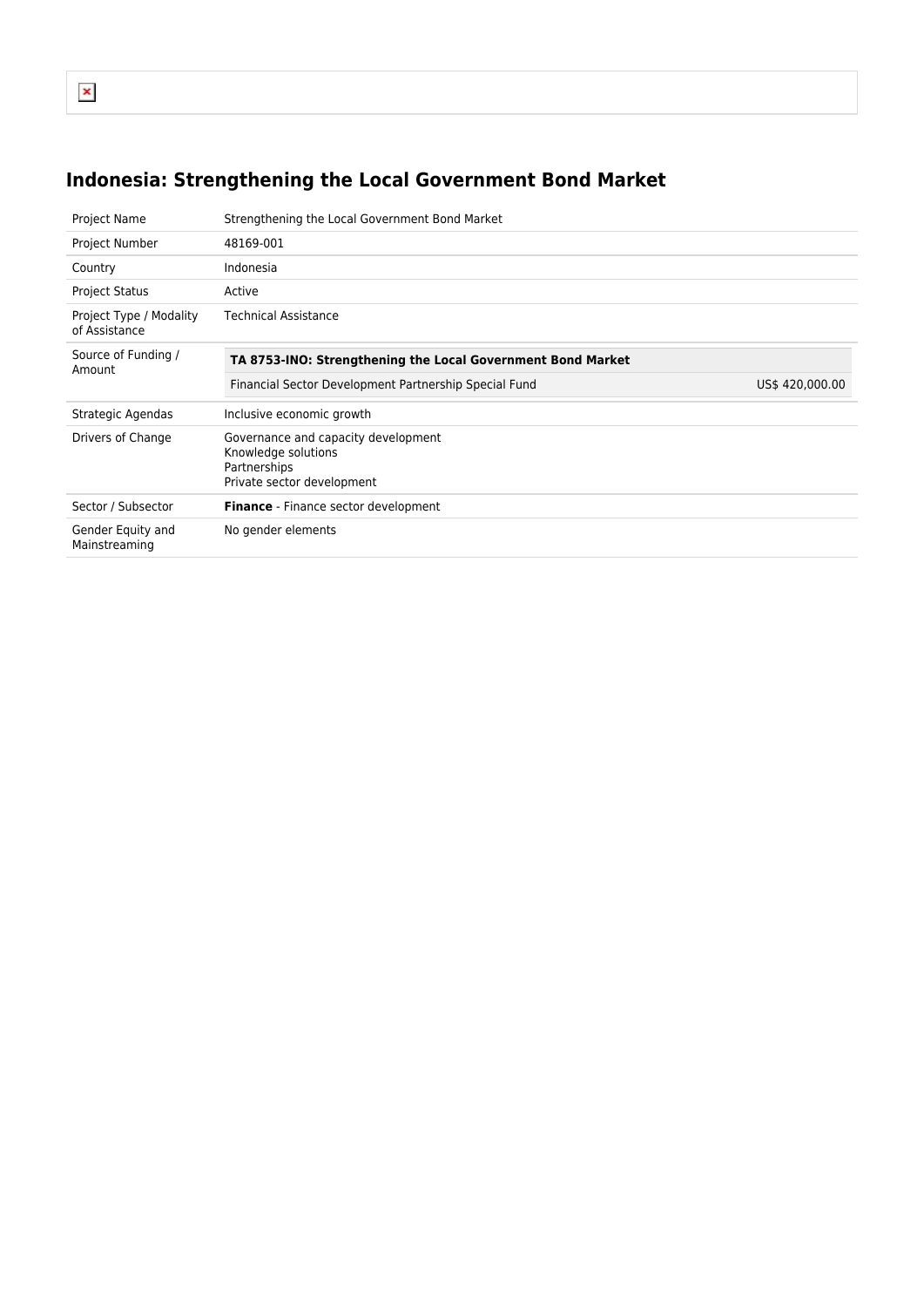Description Lack of infrastructure. ADB has identified lack of infrastructure as a binding constraint in the development of Indonesian's economy. The government also shared the same views and estimated investment needs for infrastructure within 2010-2014 to be roughly US\$ 214 billion. Limited fiscal space, however, led the government to look for more private participation in infrastructure projects. The Economic Master Plan for Acceleration and Expansion of Indonesia Economic Development, 2011-2015 (MP3EI) identifies national infrastructure projects that can accelerate and expand Indonesia's economy. The implementation of MP3EI requires commitment from the central and also the sub-national governments (SNGs). Under Indonesia's decentralized governance structure, the provision of infrastructure has increasingly become the responsibility of SNGs bodies, which defined by Law 32 on regional governments to be provincial, district, and municipal levels. Despite this, most funding is still derived from national government transfers, with little mobilization at the sub-national levels. This TA aims to assist in building the capacity of selected SNGs to mobilize funding for infrastructure development through the issuance of bonds and also to improve local government's capacity to prioritize their investment needs.

> Decentralization gives more responsibilities to SNGs. Indonesia's long-term decentralization policy objectives are to improve the delivery of basic services and infrastructure to local communities across the country. Since implementation of \_big bang\_ decentralization reforms in 2001, about 33% of total public expenditure, up from barely 7% in 2000, have been delegated to SNGs. The reforms launched in 2001 involved a massive delegation of responsibility for the provision of public services and the reassignment of two-thirds of central government civil servants and more than 16,000 service delivery facilities to SNGs. Now, SNGs are responsible in managing their own fiscal and development affairs. The management quality of their public investment, including the infrastructure sectors, corresponds to the quality of basic service delivery given to their constituent. The result on the ground, however, has been disappointing. While many SNGs run fiscal budget surpluses, when capital investment needs are taken into account, they have insufficient financial resources to meet their investment needs, which far exceed their revenues and surpluses. In effect, public service delivery at local level has been disappointing and negatively impacts local business environment. With low quality of infrastructure, local business activities have not reached their optimal level. On this background, there is a need for more private participation in mobilizing large-scale infrastructure funding. Municipal bonds are seen as one way to encourage more private participation.

Local service delivery is mostly financed with central government grants. Currently, the largest unconditional grant available to SNGs (the General Allocation Fund [DAU]) accounts, on average, for 50% of total SNGs' revenues. The SNGs' share of revenues from extractive industries (the dana bagi hasil [revenue sharing]) represents 17% of their revenues; an additional 7% is accounted for by the infrastructure development grant (the Specific Allocation Fund [DAK]). Total grants to SNGs have more than doubled since 2005, from an estimated Rp150 trillion to around Rp350 trillion in 2010. Local revenue, from limited taxes and charges, represented about 16% of total SNGs' revenue. In addition to these revenues, more and more SNGs are borrowing money from the central government to finance their capital projects.

Local financing relies mostly on central government loans that are given through either Subsidiary Loan Agreements (SLAs) or the Regional Development Account (RDA). The loans made through these mechanisms, particularly the SLA, were often driven by central ministries managing donor-financed projects that were conceived and designed to respond to concerns articulated at the central, rather than the local level. The commitment of SNGs and enterprises to repay their loans was never tested ex-ante in these arrangements, and ex-post problems arose. In addition, the RDA and SLA were managed primarily as central government programs. The SNGs view the ownership of projects funded through RDA and SLA is with the central government. Options needed to increase public capital investment. To increase capital investment over time, SNGs will need to have access to various sources of funding beyond the intergovernmental transfers and SNG's own source revenues. Therefore, it is necessary for the central government to develop an appropriate SNG borrowing and debt management framework, in particular to facilitate creation of sub-national capital market and encourage active participation of SNGs into the market.

Municipal bonds as options to increase local financing for infrastructure projects. The central government has allowed SNGs to issue local bonds since 2007. The aim is for SNG to finance their public investment which has multiplier effect and not to finance local operating budget deficit. The regulation is based on international best practices that emphasize fiscal capacity. Criteria that are based on institutional requirements and financial viability ensure no weak and debt-ridden SNGs can issue a municipal bond. The two institutional requirements are the SNG need to obtain unqualified or qualified opinion from the Supreme Audit Board and there needs to be a functioning debt management unit within their PFM organization. The two financial criteria are: the SNGs' aggregate debt-service coverage ratio (DSCR) is no more than 2.5 and the accumulated debt of the SNG is no more than 75% of last year revenue. These criteria were in place to avoid SNGs overextending themselves- overburdening themselves with debt and projects--in the environment where their financial management quality is generally weak.

Problems in municipal bonds' issuance. A single municipal bond has not been issued to date, due to two main issues: credit worthiness of the SNGs and the widespread lack of capacity of SNGs financial officers. The proposed TA aims to assist potential SNG to issue municipal bond by assisting them in building up their credit worthiness. First, the TA will assess the capacity of the SNG in managing their finance. There is already available diagnostic tool that can assess. For example, Standard and Poor uses their Financial Management Assessment tool to assess the financial viability's of SNGs. In the case of Indonesia, Pefindo, a local credit rating company, has used S&P FMA to assess the financial management of three municipalities, i.e. Jakarta, Balikpapan, and Makassar. The findings show that a general lack of capacity of local PFM officers is the biggest impediment. Of course, the specific PFM related competency for each city can vary. Second, the TA will build the capacity of SNG in PFM and debt management skills. Lack of PFM and debt management skills at the local level has contributed to private lenders' reluctance to make unsecured lending to the SNGs. This weakens the credit culture among SNGs. Defaults on loans by SNGs appear to be due to more an unwillingness to repay rather than the inability to repay. This is evident from the large number of local water supply utility companies (PDAM) in arrears yet SNGs continue to accumulate cash reserves. It appears that SNGs tend to view debts owed to the central government as grants rather than loans. Third, the TA will build the capacity of project selection in SNGs. Given that municipal bonds in Indonesia needs to be linked to a project, it is thus pertinent for SNGs be able to select good and viable projects to be funded by the bond. Good projects will also provide strong signal on the bond itself, and thu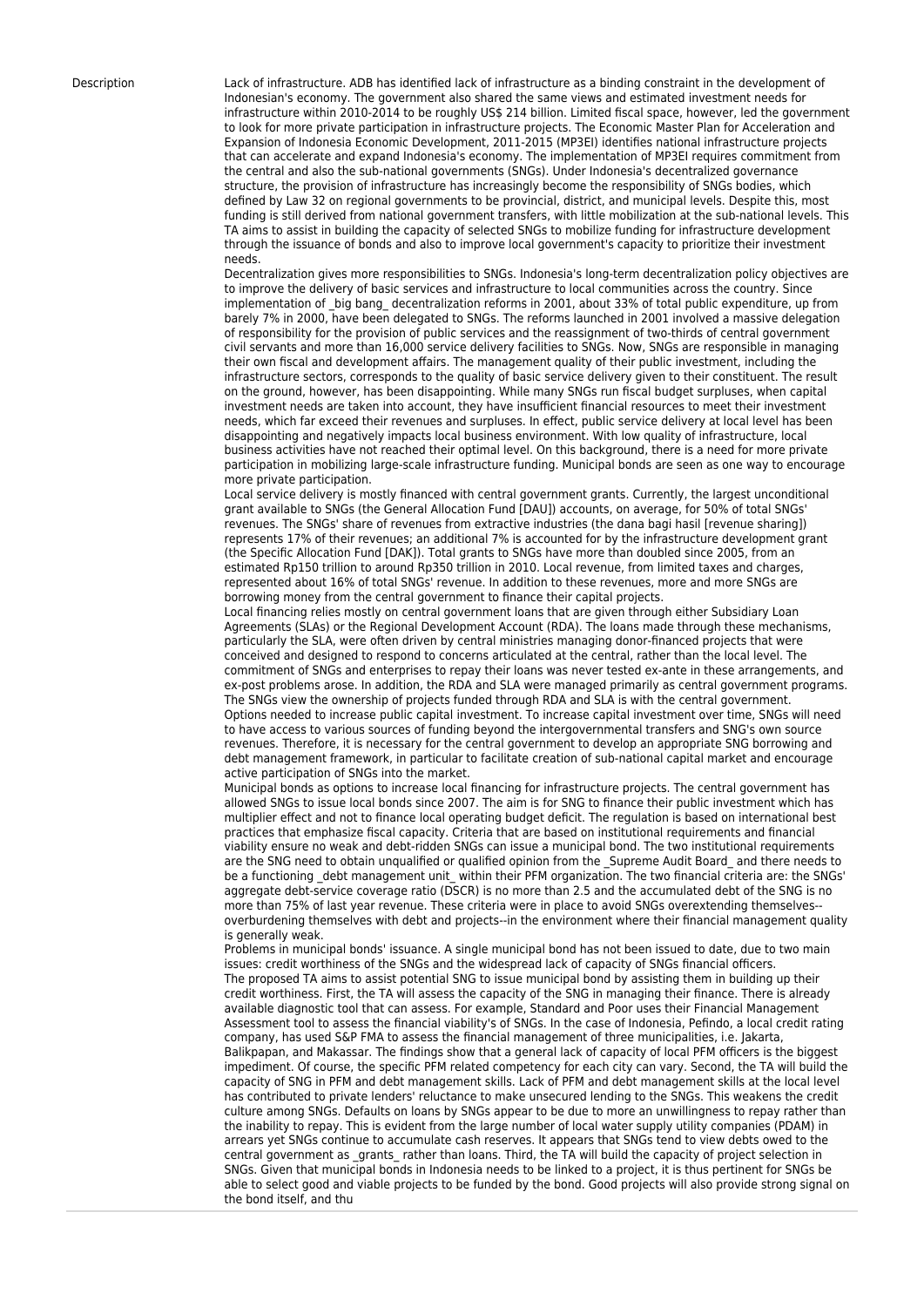Project Rationale and Linkage to Country/Regional **Strategy** 

The proposed Technical Assistance (TA) is in line with ADB decentralization program in Indonesia, and complements the ongoing ADB programs in the public finance management (PFM) such as the State Accountability Revitalization (STAR) Project , and also ADB's capital market development program, such as Financial Market Development and Integration (FMDIP) Program. The project aims to build the capacity of the regional level authority to tap into financial resources beyond central government transfers particularly for local government infrastructure financing through bond issuance, hence addressing the weak link in Indonesia's capital market program

ADB views strengthening debt management capacity and creditworthiness of sub-national government at local and regional levels with an emphasis on municipal bonds is an important conduit to improve governance aspects at local level and also opens access to capital market. The program will support one province in its effort to access capital markets for infrastructure finance, and improve the regulations that regulate the municipal bond issuance as well as capacity building for the central government.

In designing the proposed TA, the Mission took into account: 1. Address the issue of supply and demand side of the subnational bond market in Indonesia.

On the supply side, the proposed TA will focus on working with the provincial government of West Java in improving their capacity in planning for capital investments, project selection, and improved financial management capacity. Increasing the capacity of SNGs in project selection will be a key to a successful local government bond market because the government regulation on municipal bond states that each municipal bond must be linked to a viable project that can provide a regular revenue stream to the SNG (i.e. modified revenue bond, not a general obligation bond). Another crucial assistance is on the support for improving financial management.

On the demand side, the proposed TA will focus on fine tuning the existing regulation on subnational bond. As such, some of the activities will work directly with OJK and possibly Bank of Indonesia. For example, the activities that will be undertaken are promoting subnational bond as one of the public securities so that they become admissible for statutory liquidity ratio (SLR) investment by commercial banks, improving the existing regulation on subnational bond on public disclosure and public investment guidelines, and conducting a shadow subnational bond issuance.

2. The synergy with the Economic Master Plan for 2025 or MP3EI master plan.

The master plan identifies the need for more infrastructure investment by the government to accelerate and expand the economy by 2025. The master plan's approach is to expose the competitive advantage of each region in Indonesia. Thus, it divides the country into 6 economic corridors. Within the corridors, the master plan identifies the infrastructure needs. The proposed TA takes into view for infrastructure needs in the selection of sub-national government that it will work.

3. Experiences from other development partners in advocating municipal bond in Indonesia. In the implementation of the proposed TA, the experience of the World Bank team in assisting the Government of Jakarta will be taken into account. The Government of Jakarta has already initiated plans to finance \$120 million of their capital expenditure through a municipal bond. The funds raised will be used to finance projects in water and sanitation, transport, and housing. It was initially planned for the bond to be issued at the end of 2012. However, the new Governor stopped the process on the basis of high budget surplus from 2011. Understanding the local political economy context in proposed SNGs under the proposed TA will assist the smooth implementation of the TA.

4. Work with a local government that plans to issue a subnational bond before the end of 2015. The main local governments that will be assisted under the proposed TA is West Java. The focus on \_West Java is based on:

1. Earlier ADB's assistance has provided shadow rating for West Java. The rating result was AA or three notches below the rating of the central Government's treasury. According to the rating report, West Java's strong cash reserve position and robust economic growth have made the province's rating to be good. However, issues related to high poverty needs to be addressed to improve the rating.

2. The need to have more private sector participation in West Java to meet their capital development plan. As the third largest regional economy in Indonesia, the West Java Planning Agency estimated that the provincial government needs at least USD31 billion to finance their capital development expenditure in the next 30 years. Attracting more private investment requires commitment from the provincial government to continue to address PFM. In this context, the provincial government has already implemented measures that have improved its governance rating. Measures, such as installing a regional finance management system (with the help of ADB), have improved the ranking of their Performance Evaluation of Regional Government (EKPPD) from the rank of 15 out of 33 in 2009 to rank 8 in 2012. The improvement is also recognized by the Supreme Audit Board (BPK) by awarding the provincial government's financial statement an unqualified opinion. These advancements in governance are aimed to attract more private investment.

3. The provincial government's commitment to issue bond. As such, a governor's decree on establishing a formal team that consists of the regional planning agency, finance division, economic division, and also the governor's office was issued in October 2011. The team has actively met other relevant stakeholders at sub-national and national levels. A feasibility study and a time schedule on the issuance have also been produced. Following the timeline, West Java's municipal bond is expected to be issued by September 2015.The team budget is also indicative of the province's commitment. From the stand-point of the Ministry of Finance, the province's achievement on getting an unqualified opinion provides a clear path for them to issue a municipal bond. 4. A local infrastructure project needs that links to national interest. The Kertajati international airport which will be the underlying project to be financed by the bond proceeds is also listed in the MP3EI, thus it links to national interest. As such, the aero part of the airport will be the responsibility of the central government, and the State Budget has been allocated to support the development of the aero part.

Impact A more conducive environment for the development of a subnational bond market in Indonesia

#### **Project Outcome**

Description of Outcome Debt management unit in West Java is operational

Progress Toward Outcome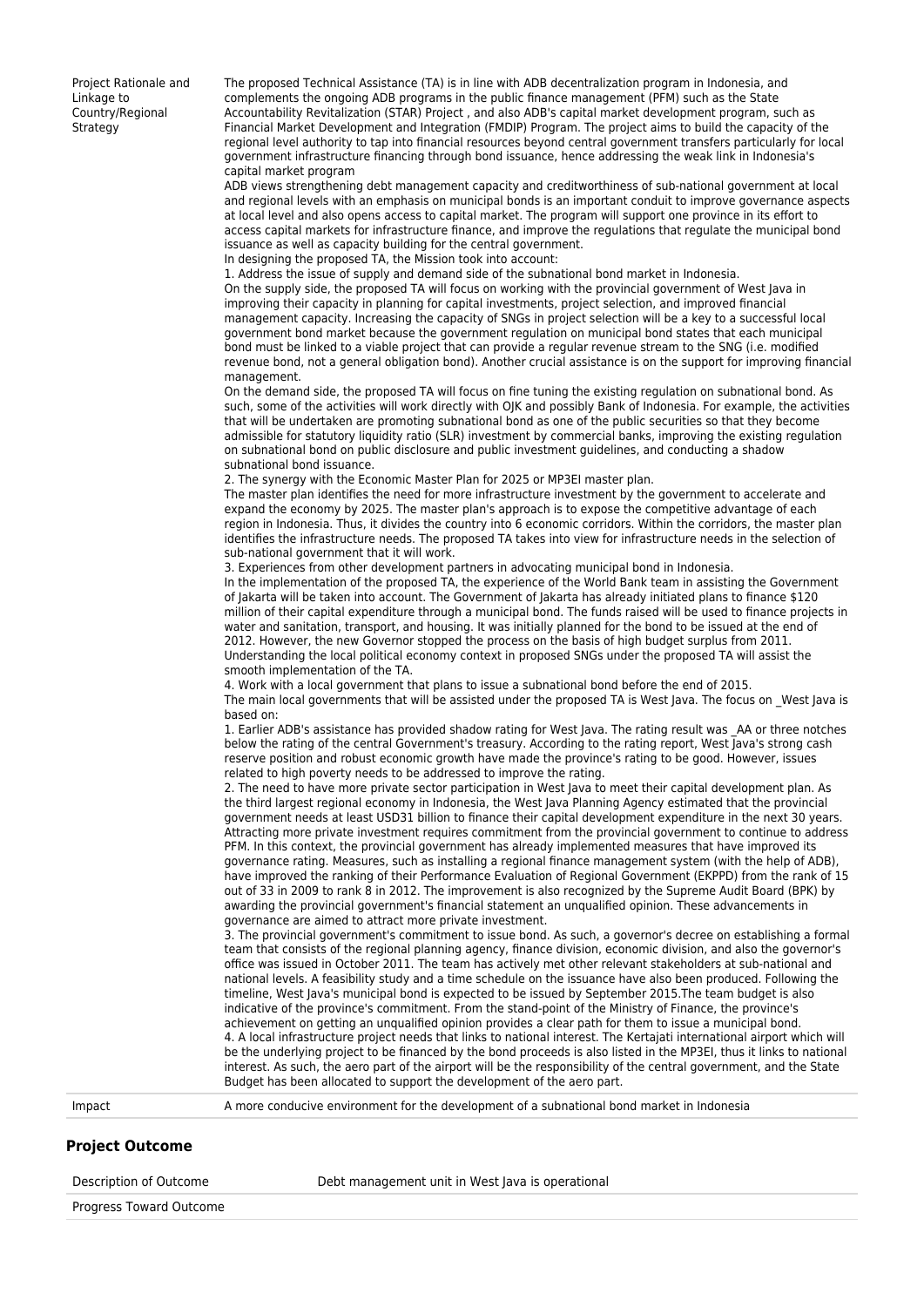| <b>Implementation Progress</b>                                         |                                                                                                                                                                                                                                                                                                                                                                                                                                            |
|------------------------------------------------------------------------|--------------------------------------------------------------------------------------------------------------------------------------------------------------------------------------------------------------------------------------------------------------------------------------------------------------------------------------------------------------------------------------------------------------------------------------------|
| Description of Project Outputs                                         | 1. Debt and financial management capacity of the participating SNG assessed and<br>improved.<br>2. Draft local regulations on the establishment of debt management unit and municipal<br>bond in West Java are introduced.<br>3. Capacity of the SNG in project selection increased.<br>4. Policy notes on capital market regulation supporting subnational bond issuance<br>produced.                                                     |
| Status of Implementation Progress<br>(Outputs, Activities, and Issues) | Ministry of Finance, Supreme Audit Board, OJK, and Provincial Government of West Java<br>have agreed on the step to move forward to solve pertaining issues to the municipal bond<br>issuance. A series of Focus Group Discussion and resource person, financed by ADB, were<br>commenced in Q4 2015 with Provincial Government of West Java to map out the issues.<br>The Provincial Government is expected to issue the bond by Q3 2017. |
| Geographical Location                                                  |                                                                                                                                                                                                                                                                                                                                                                                                                                            |

# **Summary of Environmental and Social Aspects**

| <b>Environmental Aspects</b> |  |
|------------------------------|--|
|                              |  |

Involuntary Resettlement

Indigenous Peoples

#### **Stakeholder Communication, Participation, and Consultation**

During Project Design

During Project Implementation

## **Business Opportunities**

| Consulting<br>Services | The TA will require 23 person-months of consulting services over an implementation period of 18 months (1 August<br>2014 to 1 February 2016). The consultants will be a mix of individuals and firms selected through fixed-budget<br>selection (FBS) using a bio data technical proposal. The FBS will be used as the term of reference will be precisely<br>defined with no changes expected during implementation, the time and personal inputs will be assessed<br>accurately, and the budget is fixed and cannot be exceeded. The consultants will be engaged by ADB in<br>accordance with the Guidelines on the Use of Consultants (2013, as amended from time to time). All procurement<br>will be done in accordance with ADB's Procurement Guidelines (2013, as amended from time to time).<br>Disbursement will confirm to ADB's Technical Assistance Disbursement Handbook (2010, as amended from time to<br>time). |
|------------------------|--------------------------------------------------------------------------------------------------------------------------------------------------------------------------------------------------------------------------------------------------------------------------------------------------------------------------------------------------------------------------------------------------------------------------------------------------------------------------------------------------------------------------------------------------------------------------------------------------------------------------------------------------------------------------------------------------------------------------------------------------------------------------------------------------------------------------------------------------------------------------------------------------------------------------------|
| Procurement            | All procurement will be done in accordance with ADB's Procurement Guidelines (2013, as amended from time to<br>time).                                                                                                                                                                                                                                                                                                                                                                                                                                                                                                                                                                                                                                                                                                                                                                                                          |

## **Responsible Staff**

| Responsible ADB Officer    | Hattari, Rabin I.                                                                                       |
|----------------------------|---------------------------------------------------------------------------------------------------------|
| Responsible ADB Department | Southeast Asia Department                                                                               |
| Responsible ADB Division   | Indonesia Resident Mission                                                                              |
| <b>Executing Agencies</b>  | Directorate General Fiscal Balance<br>Jalan Lapangan Banteng Timur 2-4<br>Jakarta Pusat 10710 Indonesia |

# **Timetable**

| Concept Clearance          | 28 Apr 2014                |
|----------------------------|----------------------------|
| Fact Finding               | 07 Apr 2014 to 11 Apr 2014 |
| MRM                        | ۰                          |
| Approval                   | 30 Oct 2014                |
| <b>Last Review Mission</b> | ۰                          |
| Last PDS Update            | 29 Sep 2016                |